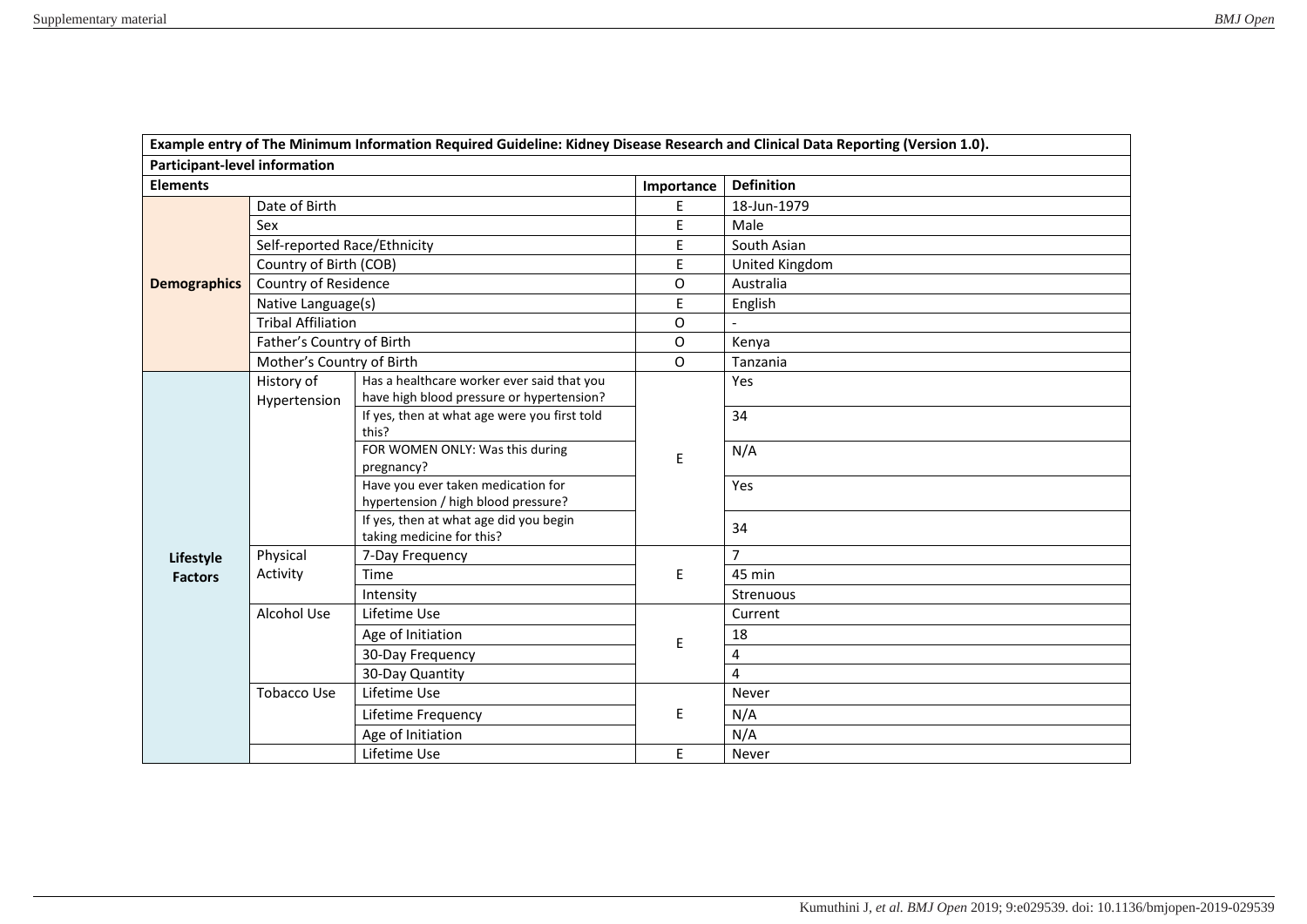|                                           | Recreational                                                        | Age of Initiation                                                       |              | N/A                         |
|-------------------------------------------|---------------------------------------------------------------------|-------------------------------------------------------------------------|--------------|-----------------------------|
|                                           | Drug Use                                                            | 30-Day Type                                                             |              | N/A                         |
|                                           |                                                                     | 30-Day Frequency                                                        |              | N/A                         |
|                                           | Average Height                                                      |                                                                         | E            | 165                         |
|                                           | Average Weight                                                      |                                                                         | E            | 65                          |
| Anthropo-                                 | <b>Waist Circumference</b>                                          |                                                                         | 0            | 80                          |
| metrics                                   | <b>Head Circumference</b>                                           |                                                                         | O            | 57.5                        |
|                                           | <b>Body Surface Area</b>                                            |                                                                         | 0            | 1.66                        |
|                                           | Prosthesis (if applicable)                                          |                                                                         | E            | None                        |
| <b>Blood</b>                              | Average Systolic Blood Pressure<br>Average Diastolic Blood Pressure |                                                                         | E            | 120                         |
| <b>Pressure</b>                           |                                                                     |                                                                         |              | 75                          |
|                                           | Medication                                                          |                                                                         |              | None                        |
| <b>Adverse Drug</b>                       | Type                                                                |                                                                         | O            | N/A                         |
| <b>Reactions</b>                          | Date                                                                |                                                                         |              | N/A                         |
|                                           | Urinary Albumin                                                     |                                                                         | E            | 650                         |
|                                           | <b>Urinary Creatinine</b>                                           |                                                                         | E            | 7.3                         |
|                                           | <b>Urinary Total Protein</b>                                        |                                                                         | E            | 1100                        |
| <b>Urine-Related</b><br><b>Test Index</b> | Serum Albumin                                                       |                                                                         | O            |                             |
|                                           | Serum Creatinine                                                    |                                                                         | $\mathsf O$  | 94                          |
|                                           | Serum Urea                                                          |                                                                         | $\mathsf{O}$ | 6.0                         |
|                                           | <b>Estimated Glomerular Filtration Rate (eGFR)</b>                  |                                                                         | E            | 88ml/min/1.73m <sup>2</sup> |
|                                           | Personal                                                            | Has a doctor or healthcare worker ever told                             | E            | Yes                         |
|                                           | History of                                                          | you that you had kidney failure?                                        |              |                             |
|                                           | Kidney Failure                                                      | How old were you when you were first told by                            |              | 34                          |
|                                           |                                                                     | a medical person that you had kidney failure?                           |              |                             |
| Kidney                                    |                                                                     | If Yes, are one or both working well now?                               |              | Yes                         |
| <b>Disease</b>                            |                                                                     | Are you currently on renal dialysis?                                    |              | <b>No</b>                   |
| <b>History</b>                            |                                                                     | Have you ever had a kidney transplant?                                  |              | <b>No</b>                   |
|                                           | <b>Family History</b>                                               | Has anyone in your family either had kidney<br>disease or died from it? | E            | Yes                         |
|                                           | of Kidney                                                           | Do you know what type of kidney disease?                                |              | <b>No</b>                   |
|                                           | Failure                                                             |                                                                         |              |                             |
|                                           |                                                                     | If Yes, please specify:'                                                |              | N/A                         |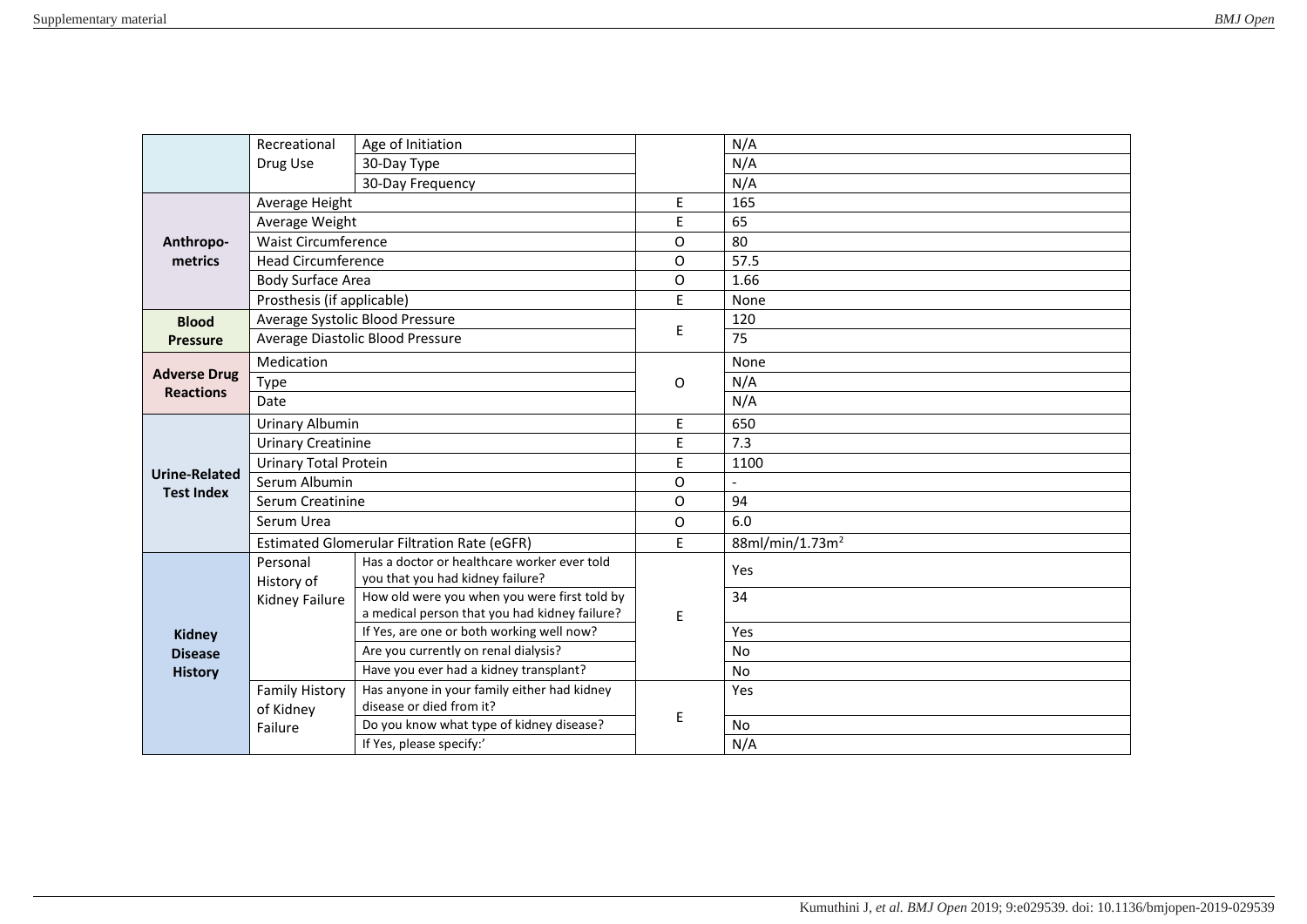|                                        | Consanguinity                      | Any cases of consanguineous mating in the |             | <b>No</b>                       |
|----------------------------------------|------------------------------------|-------------------------------------------|-------------|---------------------------------|
|                                        |                                    | family?<br>'If Yes, please specify:'      | $\circ$     | N/A                             |
| Sample-                                | Sample Identifier                  |                                           | E           | 10101010 9A9A                   |
| specific                               |                                    | Sample's Case or Control Status           |             | N/A                             |
| <b>Information</b>                     | Consent                            |                                           | O<br>E      | Yes                             |
|                                        | <b>Clinical Diagnosis</b>          |                                           | E           | Chronic Kidney Disease Stage 2P |
|                                        | Date of Diagnosis                  |                                           | E           | 01-Jul-2016                     |
|                                        | Instrumentation                    |                                           | E           | None                            |
| <b>Kidney</b>                          | <b>Clinical Signs and Symptoms</b> |                                           |             | Chronic Microscopic Haematuria  |
| Disease-                               |                                    |                                           | E           | Chronic Proteinuria             |
| related                                | <b>Congenital Conditions</b>       |                                           | 0           | None                            |
| <b>Information</b>                     | Histopathology                     |                                           | O           |                                 |
|                                        | Co-morbidities (Systemic)          |                                           | E           | Hypertension                    |
|                                        | Co-morbidities (Pathogenic)        |                                           | $\mathsf E$ | None                            |
|                                        | Allergies                          |                                           | O           | None                            |
|                                        | Medication                         |                                           |             | Losartan                        |
| <b>Prescribed</b><br><b>Medication</b> | Dosage                             |                                           | E           | 37.5                            |
|                                        | Strength                           |                                           |             | Once Daily, PO                  |
|                                        | Reason                             |                                           |             | Hypertension                    |
|                                        | <b>Start Date</b>                  |                                           |             | 01-Jul-2016                     |
|                                        | Stop Date                          |                                           |             | Ongoing                         |
|                                        | Medication                         |                                           |             | None                            |
| Non-                                   | Dosage                             |                                           |             | N/A                             |
| <b>Prescribed</b>                      | Reason                             |                                           | E           | N/A                             |
| <b>Medication</b>                      | <b>Start Date</b>                  |                                           |             | N/A                             |
|                                        | Stop Date                          |                                           |             | N/A                             |
|                                        | Therapy                            |                                           |             | None                            |
| <b>Therapy</b>                         | 30-Day Frequency                   |                                           |             | N/A                             |
|                                        | <b>Start Date</b>                  |                                           | E           | N/A                             |
|                                        | <b>End Date</b>                    |                                           |             | N/A                             |
|                                        | <b>End Date</b>                    |                                           |             | N/A                             |